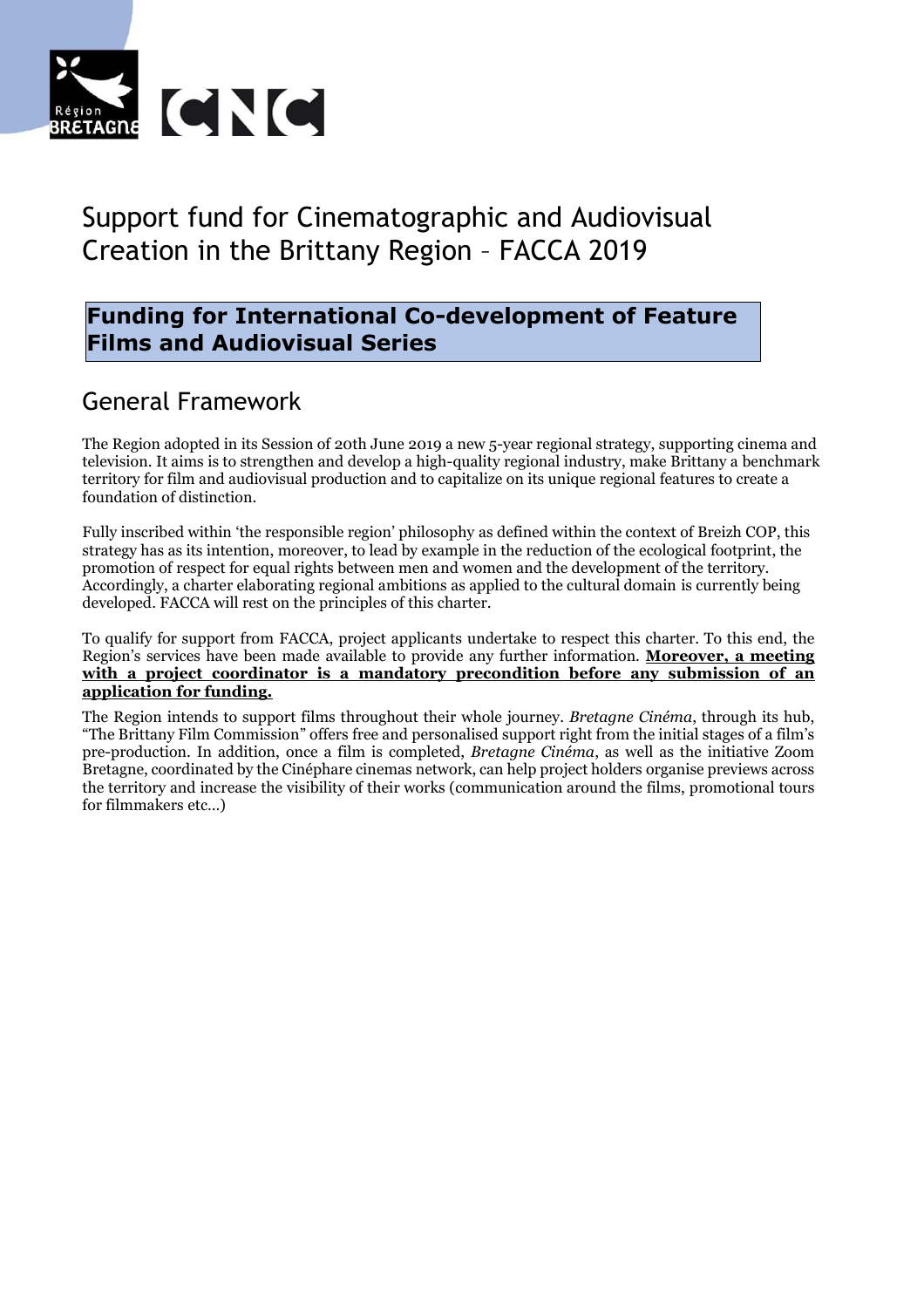

### Regulatory Framework

The award of funding obtained in accordance with the Support Fund for Cinematographic and Audiovisual Creation is subject to the provisions of regulation (EU)  $n^{\circ}651/2014$  of the Commission dated 17 June 2014 declaring certain categories of funding compatible with the internal market in application of Articles 107 and 108 of the Treaty, notably those planned by Chapter 1 of article 54 of section 11 relating to aid schemes for audiovisual works.

Film projects whose shooting has begun before the submission of a funding application are not eligible. For fiction projects, filming must not under any circumstances have started before the meeting of the review committee to which it has been submitted. Any project completed and broadcast before the official announcement of selective funding is ipso facto disqualified from application.

The application dossier requesting support must be written in French.

The Region's grants are selective and awarded according to the opinion of the review committee, taking into consideration the nature of the subject, its characteristics, its qualities, the conditions (place, time, budget etc.) in which the work will be produced and the project's coherence with the territory.

Within the context of each type of funding (writing, development, directing, music), a same project cannot be presented more than once to the review committee - even in the event of a change of the executive producer/production company – with the exception of adjourned projects.

The following programmes are excluded from FACCA: Student films, filming and recording of events, television shows of an 'on-set' or magazine type, television reports, streaming shows, sitcoms, music videos, institutional films, advertisements, educational films, web projects of a promotional, educational, playorientated or commercial nature.

Film and audiovisual projects implicating specific multimedia or digital programming (transmedia projects, virtual reality, interactive narration, webseries…) are eligible. Conditions of eligibility correspond to the category concerned (film, television and audiovisual, innovation/research).

Finally, Brittany is characterised by its strong cultural identity. Certain documentary projects and/or in Breton languages can evidence unique cultural, historical or scientific interest for the region. A specific committee, the "FAB" (Brittany Audiovisual Fund) will be responsible for scrutinising projects demonstrating these unique features already scrutinised within the context of production funding (documentary, short film, independent feature films, key development projects for the sector, innovation/research and new writing).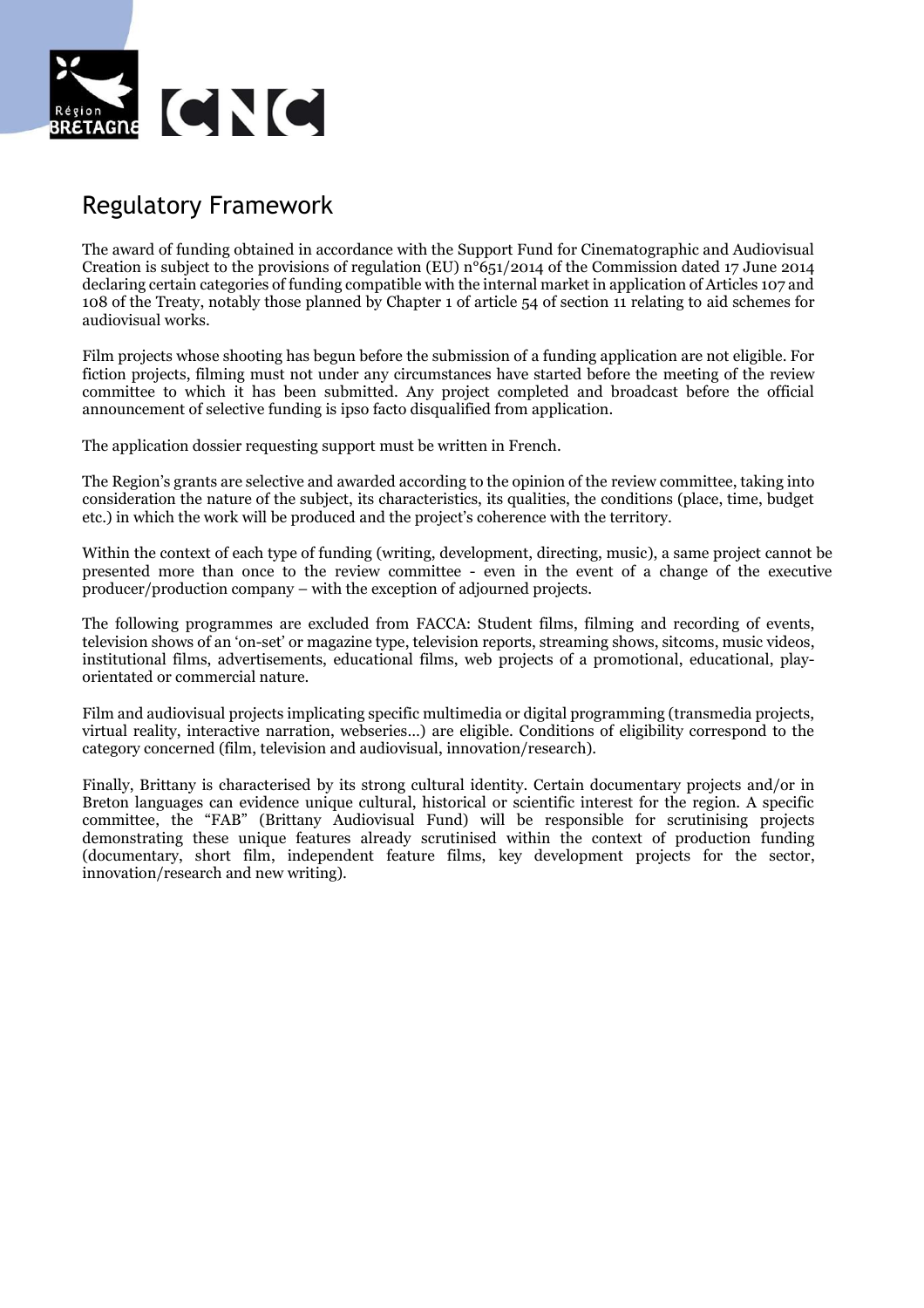

### Selection Procedure for applications

#### **1). A mandatory meeting must be arranged to explain your project and inform yourself about the regional industry.**

Before submitting an application dossier for FACCA funding on the dedicated platform, a meeting must be undertaken with the project coordinator in charge of the funding concerned. **This meeting is a mandatory pre-condition**. Its objective is to better understand the strategy the project applicant has developed in relation to Brittany and for the applicant to fully inform themselves about the regional industry.

Projects that will be registered as a matter of priority are those involving the territory to the greatest degree. Examples include: the link and relevance of the artistic project's choice of the territory (scenery, script etc.) significant filming in Brittany (from pre-production through to completion), significant recruitment (heads of departments, assistants, deputy roles, acting roles)**,** a film directorwith a main residence in Brittany, producers and co-producers established in Brittany (registered office or a stable, established office) etc…

**All dossiers submitted without this meeting will not be considered.** 

#### **2). Following the prerequisite meeting and validation by the project coordinator who is the point of contact, a fully completed application dossier must be submitted on the dedicated platform, respecting the submission deadline for the review committee concerned.**

After verification of the coherence, professionalism, and conformity of the dossier with the eligibility criteria explained above, the project is registered with the relevant review committee, up to the limit of available places.

Once the total limit of projects has been reached, all new submitted projects are automatically registered for the next review committee, subject to places being available.

Just over a month before the meeting date of a committee, the applicant is informed about the completeness of their application and their registration with the review committee. In the event of a modification of the submitted project, the applicant is required a send pdf copy to the email inbox of the "Moving Image and Creative Industries<sup>1"</sup> service of the Regional Council to ensure their project can be forwarded to committee members. In the event of the deadline not being respected with regard to this pdf copy, the application for funding will be considered as having been abandoned.

For the examination of film projects in the Breton languages, the elected representative responsible for the Regional Council's linguistic policy may be invited to write a memo about the interest of the projects concerned, in relation to linguistic policy objectives and according to the quality of the language employed. This memo may be sent to members of the review committee. Grant awards by FACCA and FALB (Fund for Audiovisual Expression in the Breton language) cannot be combined.

 $\overline{a}$ <sup>11</sup> Images et industries de la création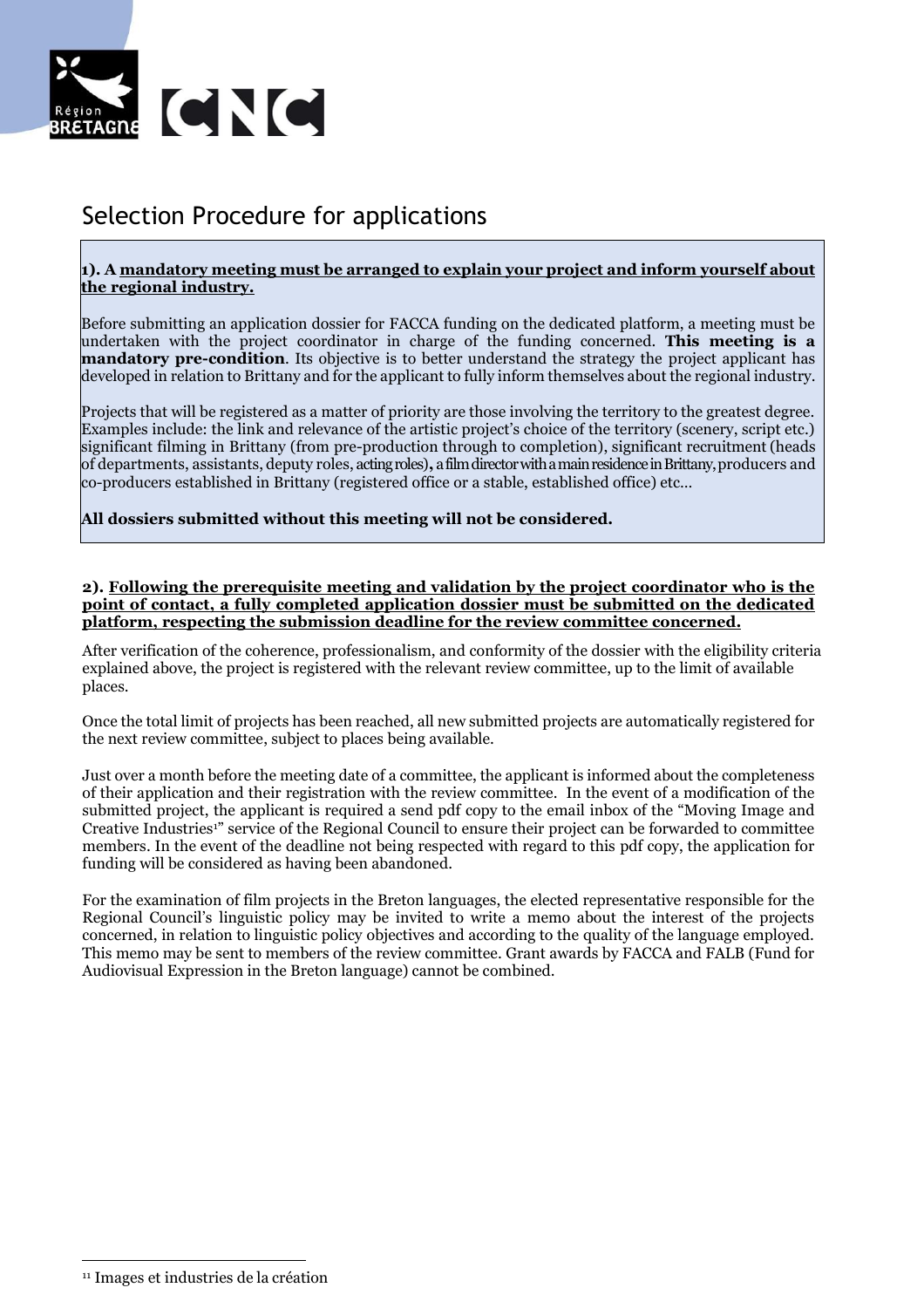

## Working of the Committees

The review committee tasked with scrutinising international co-development projects is the same as that which scrutinizes production grants for key development projects for the sector. This committee is composed of 5 members nominated *intuitu personae* (because of the trust put in person) for a length of 2 years, and they must express an independent opinion on all projects. A reviewer who is an interested party in a project cannot sit on the committee for the whole of the review committee's meeting. The list of committee members is available to be consulted.

The review committee's deliberations are strictly confidential. The opinion of the committee (favourable, not favourable or an adjournment…) may be communicated by the Region to interested parties on request, right from the following day of the committee meeting. Nevertheless, given the final decision for awarding funding and the sum concerned rests with the Permanent Commission of the Regional Council, the official response for project applicants who have received a 'favourable' opinion from the review committee, cannot be communicated to interested parties until after the vote by the Permanent Commission.

The opinion of the review committee on projects is the subject of a short memo summarising the opinion of the committee concerned, except for committees dealing with the creation of original music. This memo is drafted during the period of the review committee and will be sent to each project applicant.

The organisation of review committees is carried out by the Region's services (SIMAG)

A projected calendar of review committee meetings has been created by the Region and posted on the site [www.bretagne.bzh.](http://www.bretagne.bzh/)

## Calculation of funding

Costing of awards will be established with respect to the platform adopted and modulated according to the project in question, its budget and financing, its implication for the territory, economic consequences generated in Brittany (employment, services…). Also taken into account will be its approach to ecoresponsibility, its promotion of equal rights between men and women and its consideration of cultural rights.

### Beneficiaries' undertaking

Following a vote returned by the Permanent Commission, an agreement will be signed between the beneficiaries and the Brittany Region.